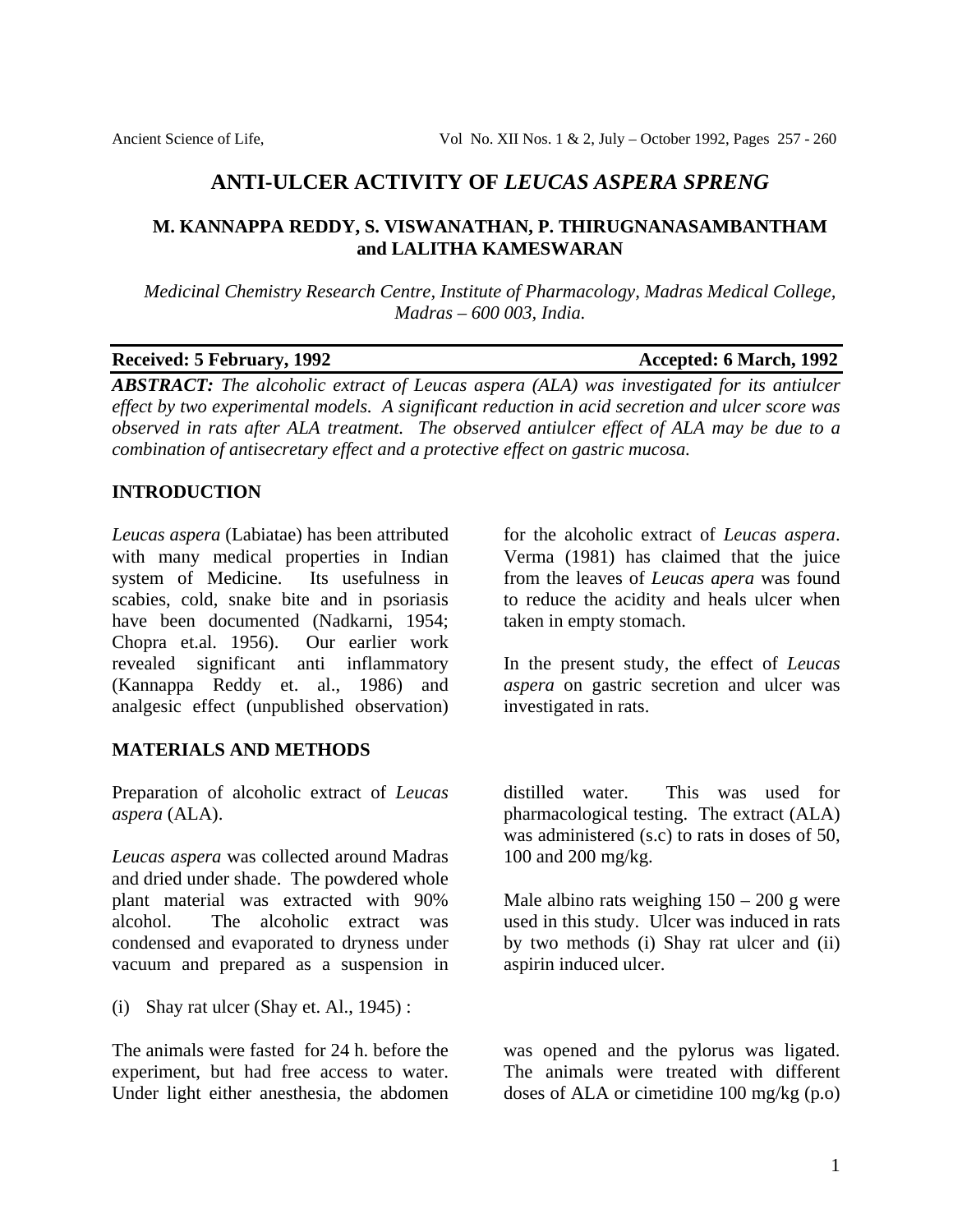60 min. prior to pyloric ligation. The animals were sacrificed  $18<sup>th</sup>$  later and the stomach was opened along the greater curvature. The gastric contents were collected, the volume measured and centrifuged. Free acidity and total acidity were estimated by titrating against 0.01 N Sodium hydroxide, using Topffer's reagent and phenolphthalein as indicators respectively.

Ulcers were examined using a magnifying lens and scored according to the severity in arbitrary units (Bonny castle 1964).

(ii) Aspirin induced ulcer (Hemmati 1973)

The rats were fasted for 24 h and aspirin (200 mg/kg; p.o) was administered. Animals were treated with 50, 100 or 200 mg/kg (s.c) of ALA, 60 min. prior to aspirin administration. The animals were sacrificed after 5 h, the stomach was taken out,

# **RESULTS**

*i. Shah rat method:* 

In this model cimetidine (100 mg/kg) treatment significantly reduced the volume of gastric secretion, the free and total acid, and also the ulcer score. ALA treatment significantly reduced the volume of gastric

*ii. Aspirin induced ulcer* 

In this model ALA treatment (100 and 200 mg/kg) reduced the ulcer score significantly

# **DISCUSSION**

The results of the present study indicate that ALA has a potent antisecretory activity as observed by a significant reduction in volume of gastric secretion, free acid and total acid. The antiulcer effect of ALA is

O (Normal) – No ulcer

1 – Isolated haemorrhagic spots

2 – Dense haemorrhage

3 – Dense haemorrhagic spots and small ulcers

4 – Large ulcers

5 – Perforation

examined for ulcers and scored according to the severity.

A minimum of six animals were included in each test group. All the results were analysed using Students 't' test.

secretion and ulcer score at 200 mg/kg. There was significantly reduction in the Free and total acid with 100 and 200 mg/kg of ALA treatment (Table I).

when compared to the vehicle treatment (Table 2).

evident by a dose dependent reduction in the Ulcer score in Shay rats. This activity was further confirmed in aspirin induced ulcer model, where also a similar effect was observed.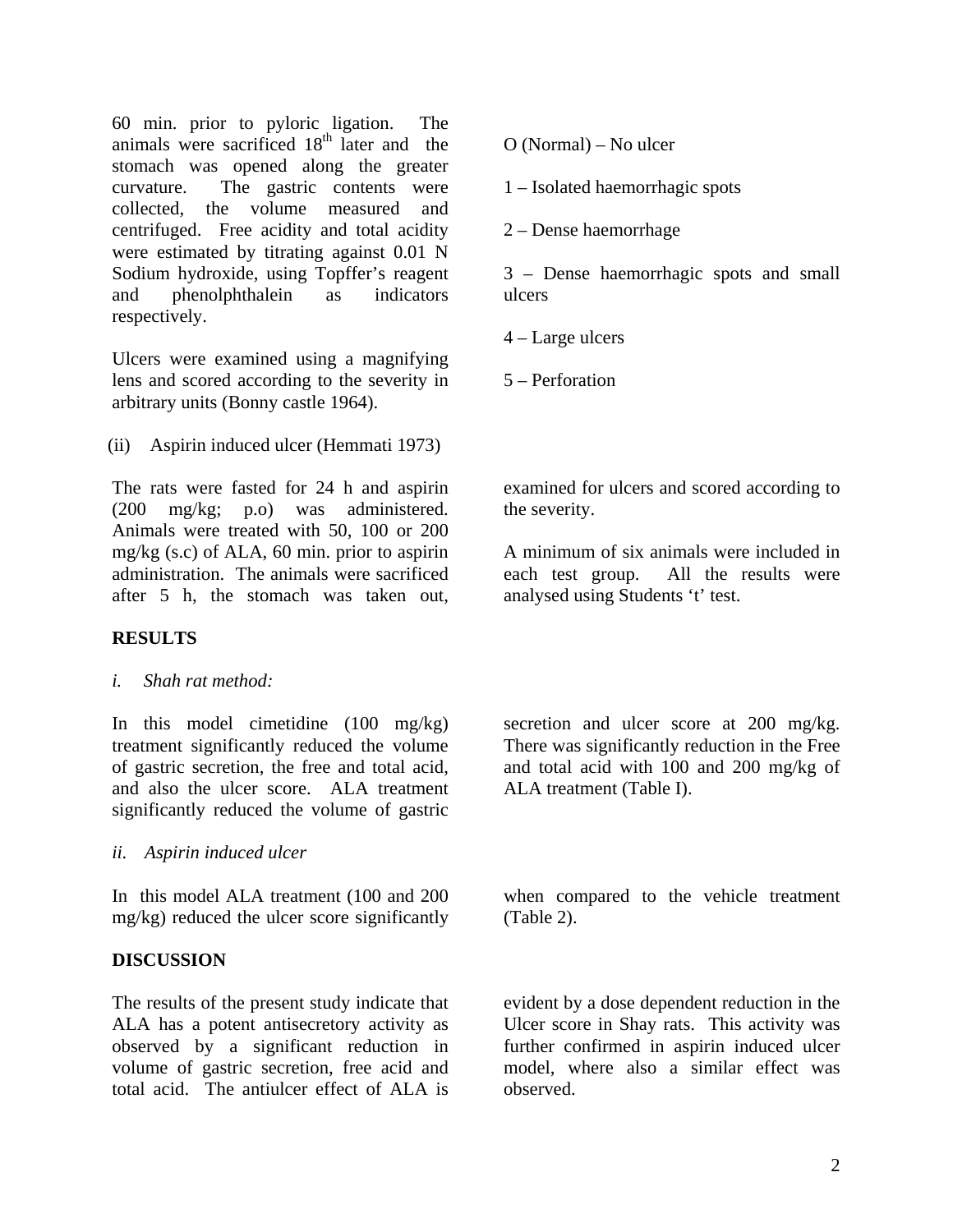It has been suggested that histamine plays a major role in the development of ulcers in the above models (Braquet et. al; 1987).

In our previous studies ALA has been shown to protect mast cells against degranulation (Reddy et. al., 1986) and thus inhibit the release of various mediators like histamine from mast cells. This effect on histaminergic system may be responsible for

the reduction in gastric secretion and ulcer score observed after ALA treatment.

It will be interesting to note that ALA also possess significant anti inflammatory and analgesic activity. Generally compounds possessing analgesic and anti-inflammatory effect induce gastric ulceration. (eg. Aspirin). It is a rare phenomenon that a combination of analgesic, anti inflammatory and anti-ulcer effect are observed with leucas aspera.

## **TABLE – I**

| Treatment (mg/ | Volume of         | Free acid $\omega$ (ml) | Total acid @       | Ulcer score       |
|----------------|-------------------|-------------------------|--------------------|-------------------|
| $kg$ ; s.c)    | Gastric secretion |                         | (ml)               |                   |
|                | (ml)              |                         |                    |                   |
| Vehicle        | $8.5 \pm 1.2$     | $25.6 \pm 1.3$          | $60.7 \pm 2.3$     | $2.8 \pm 0.3$     |
|                |                   |                         |                    |                   |
| Cimetidine 100 | $4.1 \pm 0.3$ **  | $9.1 \pm 0.5$ ***       | $20.3 \pm 1.0$ *** | $1.0 \pm 0.1$ *** |
|                |                   |                         |                    |                   |
| $ALA - 50$     | $8.1 \pm 1.7$     | $21.6 \pm 1.3$          | $56.3 \pm 3.5$     | $2.3 \pm 0.2$     |
|                |                   |                         |                    |                   |
| $ALA - 100$    | $7.6 \pm 0.9$     | $15.3 \pm 1.7$ ***      | $37.3 \pm 2.1$ *** | $1.9 \pm 0.3$     |
|                |                   |                         |                    |                   |
| $-200$         | $5.3 \pm 0.2^*$   | $13.6 \pm 1.2$ ***      | $36.0 \pm 1.5$ *** | $1.1 \pm 0.2$ *** |
|                |                   |                         |                    |                   |

**Effect of ALA on gastric secretion, acidity and ulcer score in shay rats** 

@ Express in terms of volume of 0.1 N. NaOH required to neutralised 100 ml of gastric secretion.

\* P<0.05; \*\* P<0.01 and \*\*\*P<0.001 as compared with vehicle treatment. Each value represents mean + SEM of six observations.